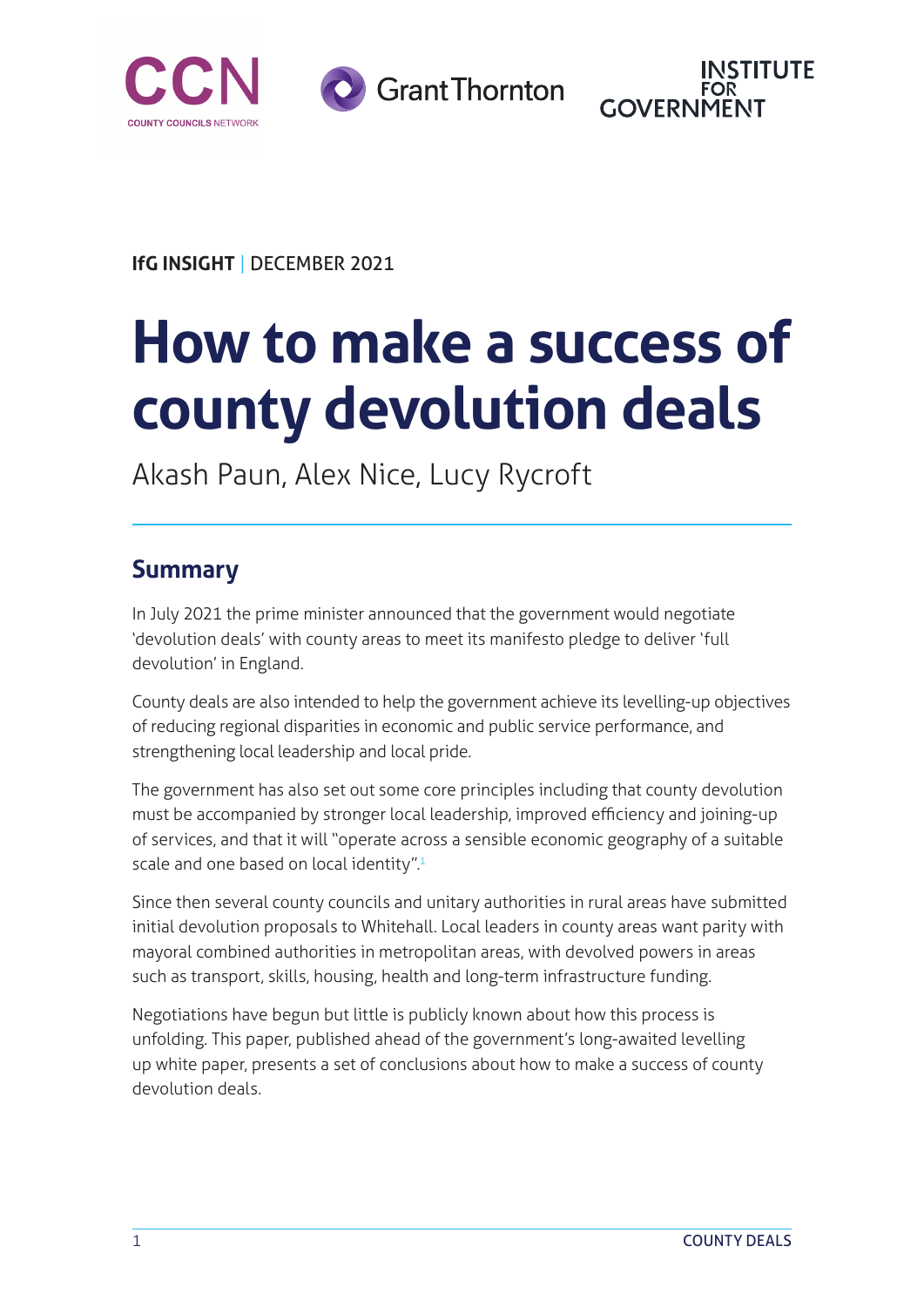Progress will depend in the first instance on consistent government commitment.

- **• Central government should build upon the principles it has announced for county deals** by publishing a 'devolution framework' setting out the parameters within which deals will be agreed. Some local leaders still feel they are operating in the dark and are reluctant to spend time and political capital developing proposals that may go nowhere.
- **• Strong cross-departmental leadership will be required in central government.** The levelling-up department headed by Michael Gove is taking the lead, but the support of the Treasury in particular will also be vital for ambitious devolution deals to be concluded.

In addition, we highlight a number of factors that local leaders should take into account.

- **•** The government sees devolution as a means to other ends. So to secure ambitious deals, counties need to **persuade central government that they can improve outcomes on the indicators that matter to ministers**, particularly those relating to levelling up and net zero.
- County areas must also **show how their proposals will lead to decisive and accountable local leadership**. Ministers' preferred governance model includes a directly elected leader. This idea is unpopular within local government – but places that do not accept a mayor may be offered fewer powers.
- Counties that can **demonstrate local support for their proposals** will gain more traction in negotiations. This includes among voters, MPs, business and all tiers of local government within their area. Local backing will increase the chances that further powers will be devolved over time.
- **• Counties that get the fundamentals wrong may find that central government is willing to take back devolved powers further down the line.** They must therefore pay close attention to factors like geography, governance, local political buy-in and effective scrutiny.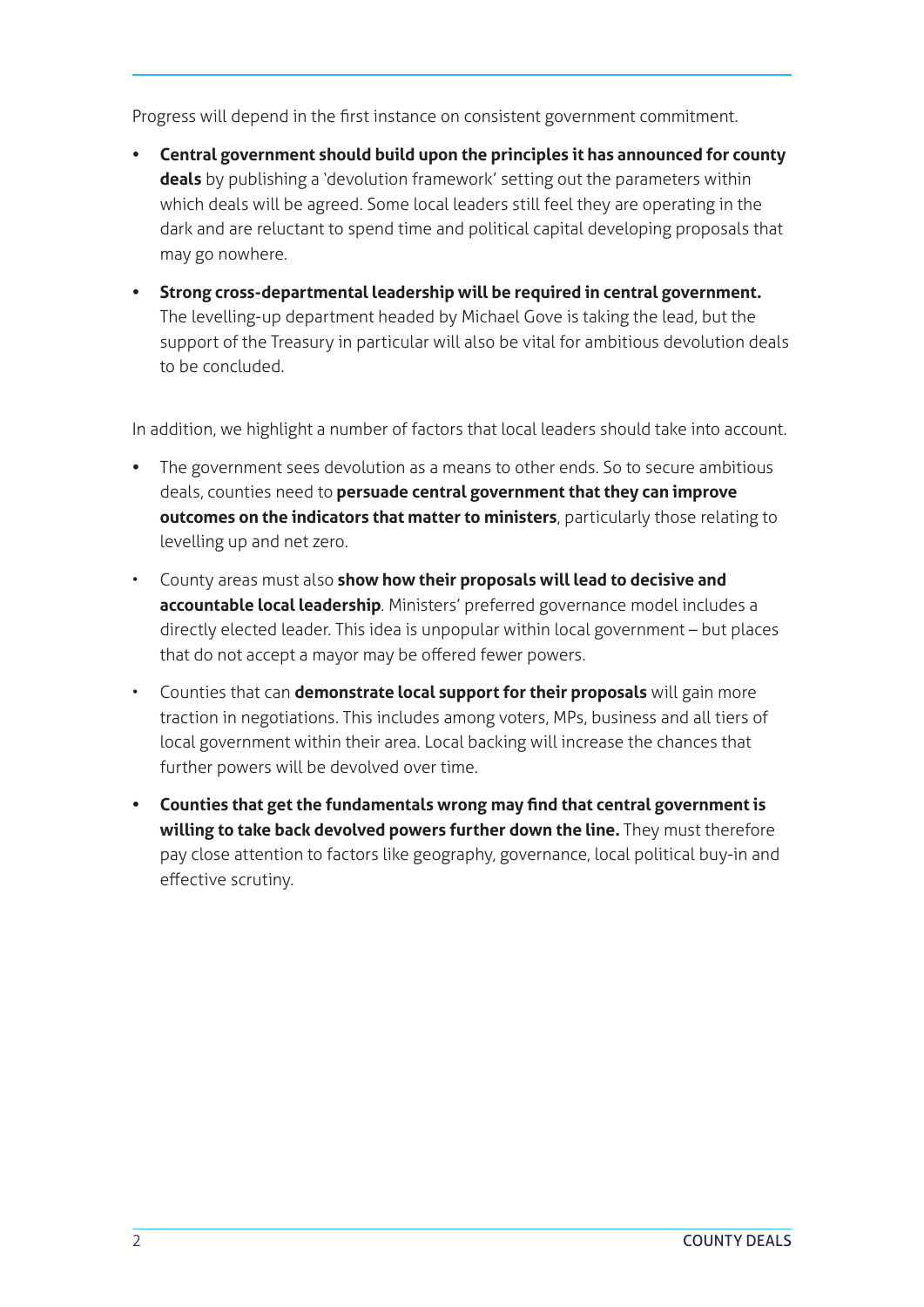# <span id="page-2-0"></span>**Introduction: County deals and the path to 'full devolution across England'**

Since 2014 successive Conservative-led governments have devolved economic and public service functions to many parts of England. But this has been a predominantly city-focused agenda, informed by the view that cities are "the main drivers of economic growth in an increasingly knowledge-driven, global economy".[2](#page-14-0) Powers have been granted primarily to new 'mayoral combined authorities' (MCAs) in major metropolitan areas such as the West Midlands and Liverpool City Region.<sup>[3](#page-14-0)</sup>

Only one two-tier county area (those with a division of functions between the county council and several district councils) has gained devolved powers in this period: in 2017 Cambridgeshire County Council concluded a mayoral devolution deal along with its five districts and the neighbouring unitary authority of Peterborough City Council.

In addition, two large unitary councils in county areas (where there is only one tier of local government exercising all functions) have gained some devolved powers.<sup>\*</sup> Northumberland became part of the North of Tyne MCA in 2018, and Cornwall gained some powers, including over transport, health and distribution of EU structural funds, in a non-mayoral devolution deal in 2015.<sup>4</sup>

The other 23 county councils and 57 unitary authorities, 14 of which are classified by the government as "predominantly rural",<sup>[5](#page-14-0)</sup> remain responsible only for the narrower set of functions conferred by central government on local authorities. As a result 58% of England's population, across 83% of its land area, live in areas with no devolution deal (see Figure 1 and map in annex).



Figure 1 **How much of England is covered by devolution deals?**

Source: Institute for Government analysis of ONS, Population estimates, 2015-20 and forecast figures for 2021; ONS, Regional gross value added, 2015-19 (with subsequent years using 2019 data); ONS, Open Geography Portal, standard area measurements (2019) for administrative areas in the UK. All data includes Greater London.

Cornwall and Northumberland, along with three other formerly two-tier county areas, formed unitary authorities at the county level in 2009.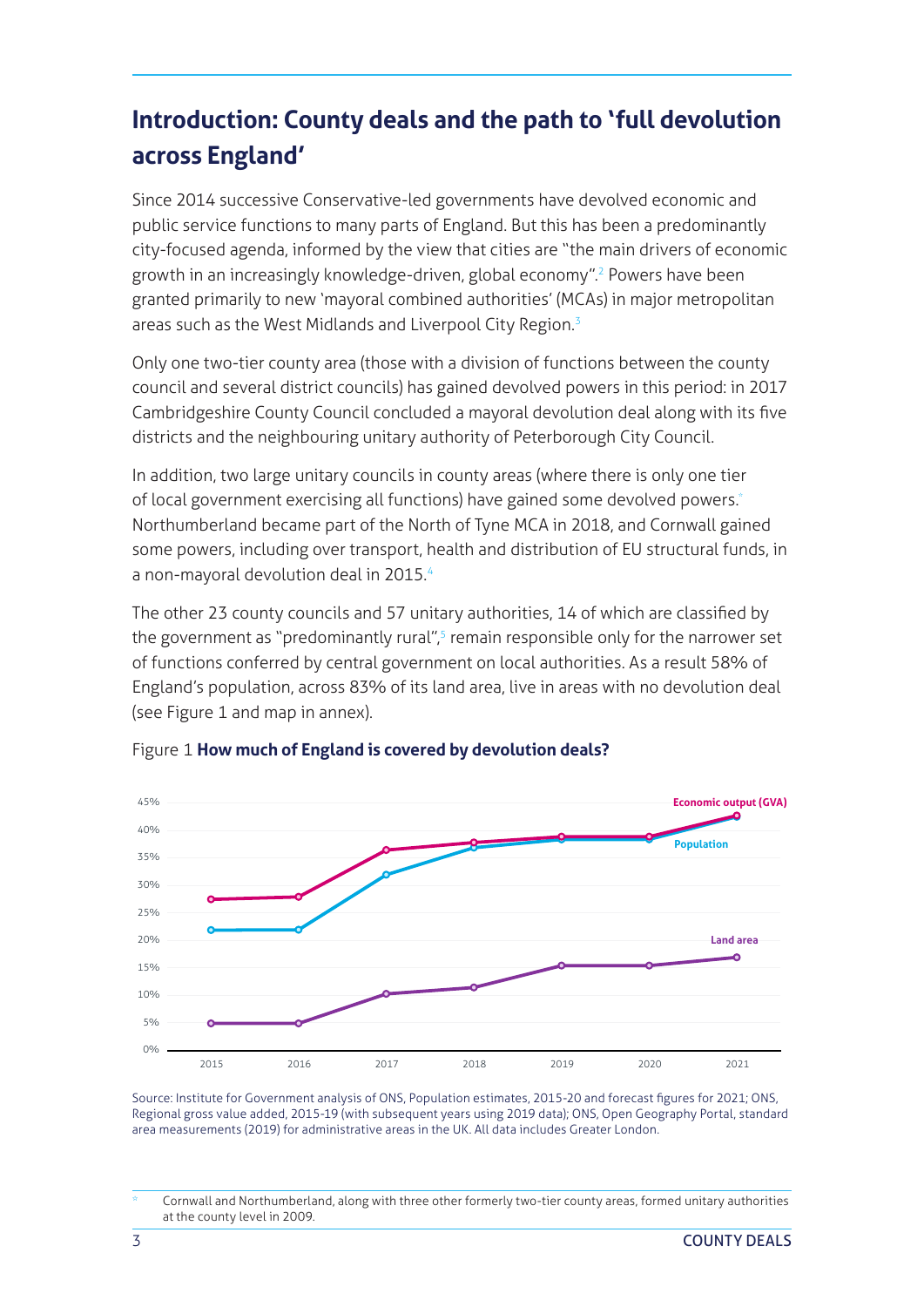<span id="page-3-0"></span>At the 2019 general election the Conservative manifesto committed to addressing this imbalance, with a pledge to achieve "full devolution" across England.<sup>[6](#page-14-0)</sup> Progress has been slow but in July 2021 the prime minister announced that the government would negotiate devolution deals with county areas, involving the transfer of powers over functions such as transport, housing and skills. He invited local leaders to "come to us with a plan for strong accountable leadership and we will give you the tools to change your area for the better"[.7](#page-14-0)

At the same time the then housing and communities secretary, Robert Jenrick, wrote to local leaders setting out the principles that would guide the process. These included a requirement that devolution be accompanied by stronger local leadership and "demonstrable improvements in governance, efficiency and local service join-up". County deals will also be negotiated based on "sensible economic geography", at a sufficient scale for devolution of economic functions to make sense, but also based on boundaries that reflect local identity.<sup>8</sup> This is a change from the previous focus on devolving to "functional economic areas".<sup>9</sup> It is also understood that deals will be negotiated with upper-tier authorities: county councils, unitary authorities or in some places a combination of the two.<sup>10</sup>

In response, many county and unitary councils have developed proposals for how devolution might work. Ministers and officials in the new Department for Levelling Up, Housing and Communities (DLUHC) are reviewing these initial submissions. The government is expected to announce – probably as part of the forthcoming levelling up white paper – a first wave of pilot deals that will be negotiated. But little has been said publicly about how the process will work or what powers are on offer.

To inform the debate on county deals and to highlight what both central government and county leaders should do to advance the process, the Institute for Government hosted a private roundtable on 22 November 2021, in partnership with the County Councils Network (CCN) and Grant Thornton UK LLP. This discussion brought together local leaders, Whitehall officials, business representatives and other stakeholders. This paper is based on the discussion at that event and accompanying research.

### **The government should publish a devolution framework that provides more clarity about what it wants from counties**

A firm view among participants in our roundtable was that the government should provide more clarity about what it is asking of counties.

Between 2014 and 2016, when the first wave of devolution deals was concluded, many county and unitary councils also submitted proposals.\* However, most of these made little progress, in part because of the government's focus on metropolitan areas and preference for MCAs, but also because many county areas felt they were shooting in

Following the devolution deal with Greater Manchester in 2014, a further nine agreements to establish combined authorities in metropolitan areas were agreed. The government also reached a devolution deal with Cornwall. A further 28 proposals were not taken forward. Only one successful devolution proposal, which resulted in the Cambridge and Peterborough Combined Authority, involved a county council.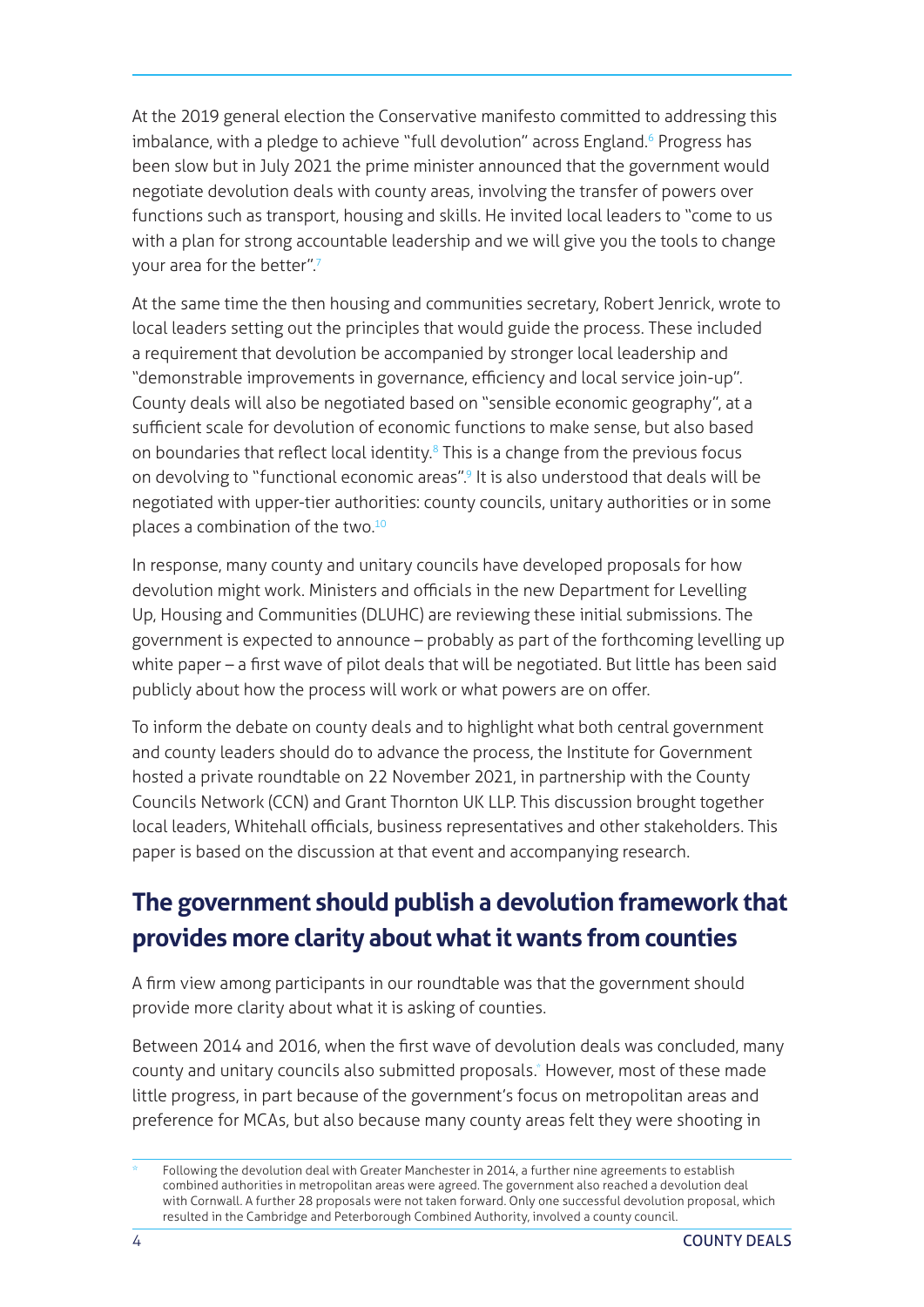the dark. One participant recalled his involvement in an unsuccessful negotiation. The problem was that "people did not understand the parameters" and the government simply invited counties to "come and negotiate", without providing a sense of direction.

Some of those who had tried to engage with the devolution process in the past had been left bruised. One described how local partners tried hard to make a deal happen, only for central government to repeatedly change its mind about the geographical scale it wanted the proposed combined authority to cover. The result was two wasted years with "nothing to show for it".

There was still a desire to make a success of county devolution, but this was combined with concern that time and resources would be wasted developing proposals that would go nowhere, unless government set out a clearer framework. It could be "chaos" if government just "lets a thousand flowers bloom", said one participant.

In another area of England, local leaders had recently developed an ambitious vision for a potential devolution deal. However, since they were unsure of what was expected of them, they chose to just put forward a long prospectus of what they would like to get, while leaving key questions about governance unanswered. In this way, they hoped to elicit a response from Whitehall that would give them a clearer steer on what was required. Another senior figure felt the problem was that the government itself did not yet know what successful county deals would look like.

The consensus was that inviting proposals in a bottom-up way was sensible, given that local appetite for devolution varies, so local leaders valued the opportunity to shape the process. The broad principles set out by Jenrick in July were also seen as helpful, as was Michael Gove's commitment that the government would "build on" them in its forthcoming levelling up white paper.<sup>11</sup> This should involve the publication of a proper devolution framework, which sets out a clear set of options and conditions for county deals. Without this, some local leaders fear they may be "barking up the wrong tree", and remain wary of committing resources to the process until the government's position becomes more clearly defined.

#### **Strong cross-departmental leadership – including from the Treasury – will be required for county deals to succeed**

The agreement and implementation of county deals will by necessity be a crossdepartmental process. Depending on the precise proposals counties bring forth, the process is likely to involve not only DLUHC, but also the departments for transport (DfT), education (DfE), business (BEIS), health and social care (DHSC), and the environment (Defra). The success of this agenda will therefore depend on whether those leading the process have the political and administrative clout to drive action across Whitehall, which many in local government perceive to be instinctively sceptical about devolution.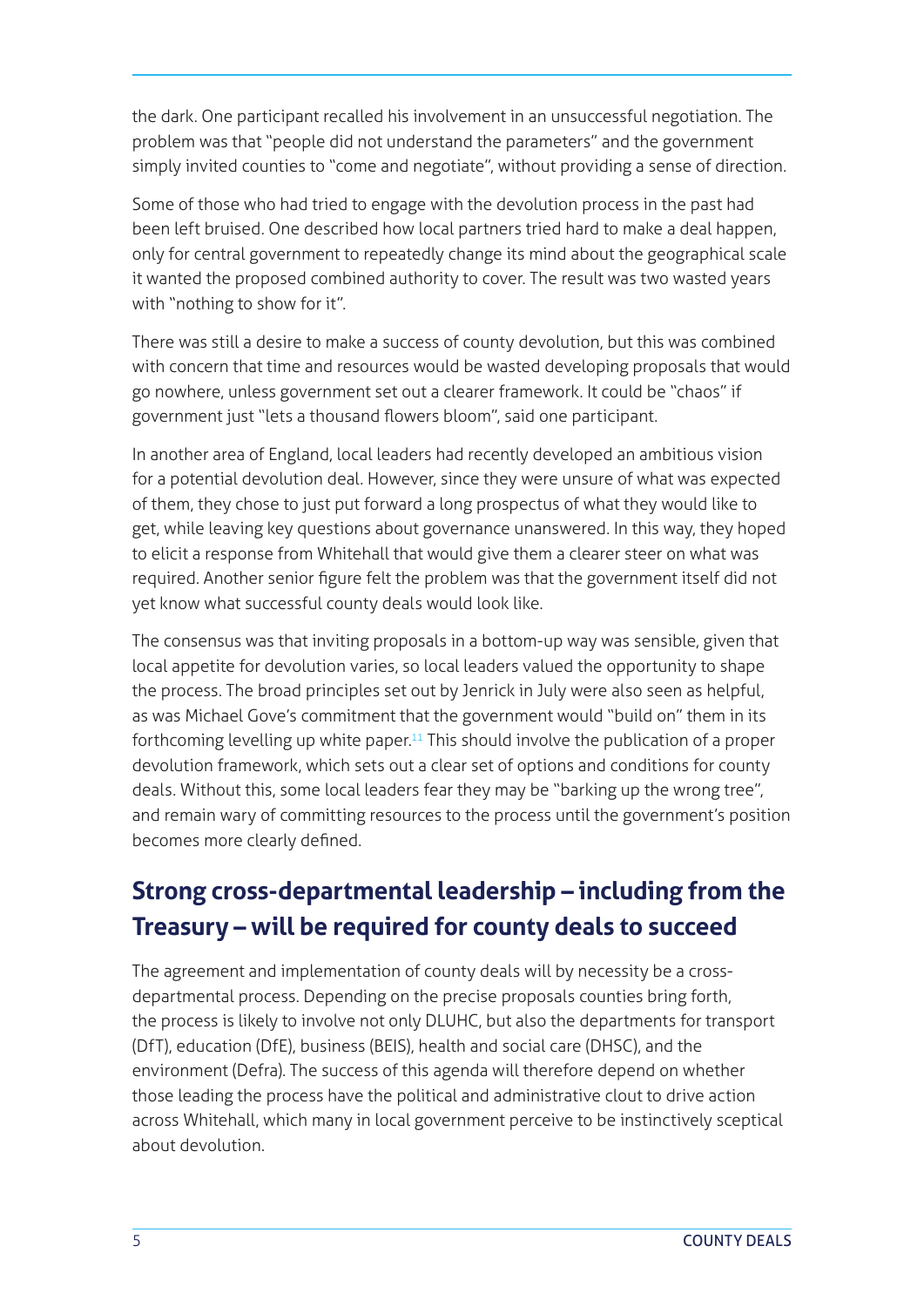<span id="page-5-0"></span>Since the reshuffle and government reorganisation announced in September 2021, DLUHC is in the driving seat of the process, as part of the wider levelling-up agenda. Former Whitehall insiders wondered whether this department was powerful enough to bring other departments along. DLUHC is seen as clearly more powerful than its predecessor, the Ministry of Housing, Communities and Local Government. And in Michael Gove, the department has a powerful secretary of state who has been empowered by the prime minister to take this agenda forward and is seen as a genuine pro-devolution voice. One participant argued that this appointment showed the prime minister's backing for devolution, given Gove's reputation as an 'energetic' minister who makes change happen.

Gove has himself noted the importance of DLUHC driving a cross-Whitehall approach to levelling up, in a similar way to the leadership role on net zero that BEIS has taken within government.<sup>12</sup> He has proposed the creation of new cabinet committees that have the high-level leadership and convening power to ensure co-ordination between departments.[13](#page-14-0)

Nonetheless, the commitment of the Treasury to the county devolution process was seen as crucial, since county areas will be seeking additional fiscal flexibilities and resources. During the 2014–16 period, the rapid progress on devolution to city regions was driven by the Treasury under George Osborne. One participant worried about the "silence on devolution issues" from the current Treasury under Rishi Sunak. He cautioned that "unless they are very much behind this, not much will happen in the near term".

## **Counties want parity with mayoral combined authorities – but what that would mean is unclear**

County representatives at our roundtable felt strongly that devolution deals should at a minimum offer counties parity of status with MCAs. As one put it: "I want to be in the Premier League, not in the Championship. I don't think we should have fewer powers than an MCA"

However, it is not clear precisely what parity with metropolitan devolution agreements would mean, since different MCAs hold different powers. One participant suggested that government should provide a "core offer" that would form the basis of negotiations with counties. Based on the powers of most MCAs, this could include:

- a long-term investment fund
- devolution of the adult education budget
- an enhanced role in designing local employment programmes
- increased powers over transport and bus franchising
- a greater role in business support and economic development, taking over the functions of local enterprise partnerships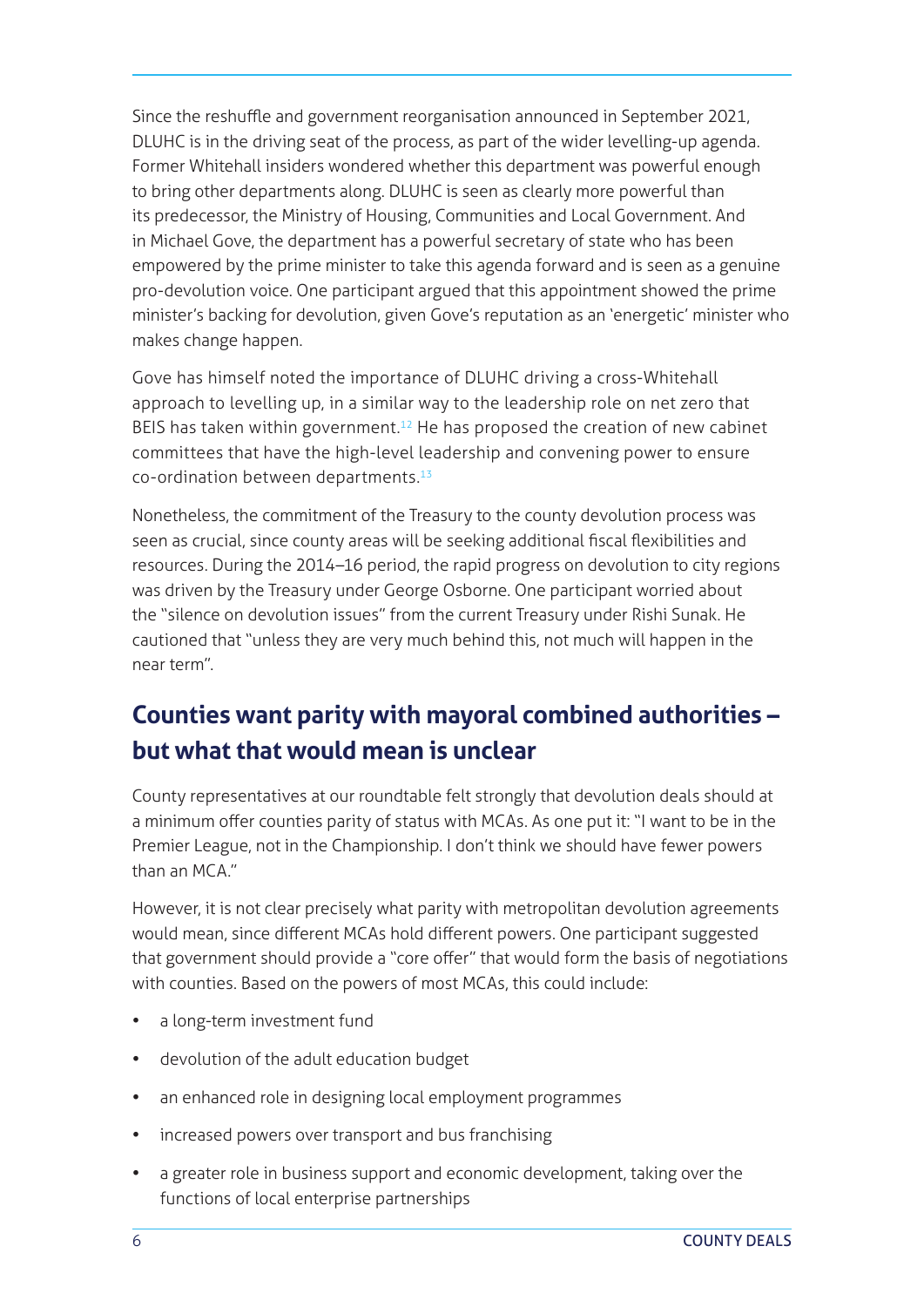housing and planning functions, including compulsory purchase powers, the ability to establish development corporations, and the power to create a spatial strategy for the area.

Several participants argued that county deals should go further than MCA deals, on the basis that county and unitary councils already handle a greater range of devolved services and powers than metro mayors. For example, counties are responsible for adult social care, so could be well placed to take on greater health responsibilities. In Hampshire, for instance, the county council has published an ambitious 'Pan-Hampshire' devolution vision, which includes a proposal for health and social care integration, with the county having joint oversight of a "£800m NHS community care and adult social care services budget".<sup>14</sup>

# **Counties seek additional funding and budgetary flexibility to allow them to transform the prospects of their areas**

Along with devolved control of certain existing funding streams, county leaders want greater fiscal freedom from centrally imposed rules, including long-term funding that they can allocate based on local decision making. This funding should have both capital and revenue (operational) elements, to support spending on infrastructure projects and to cover additional operational costs.

The experience of MCAs shows that even when places accept a mayoral model, central government does not easily relinquish its control of spending. MCAs have few revenueraising powers of their own. They are largely dependent on central grants that are often tied to delivery of specific projects or outcomes that must be agreed with the government. For example, in the 2019/20 financial year almost two thirds of the West Midlands Combined Authority's funding came from central government grants.<sup>15</sup>

However, what the MCAs do all have is control of flexible investment funds, which can be used for both capital and operational spending. These are long-term grant allocations, paid out over 30 years. The grants are intended to support projects to drive long-term productivity improvements, but they are not hypothecated – the metro mayors and combined authorities can choose how they invest them, subject to fiveyearly 'gateway reviews' conducted by the Treasury.

These funds are relatively small in the context of total public spending: the Institute for Government has calculated that, on average, they allow each MCA to spend just £17 per person per year.\* However, we heard that these grants add a useful degree of flexibility and allowed mayors to "build up a project from different pots of money", by stitching together funds from more tightly ring-fenced funds into a coherent package, for instance for regeneration of a specific area.

The annual investment grants are not inflation linked, so their real value will decline over the 30-year funding period.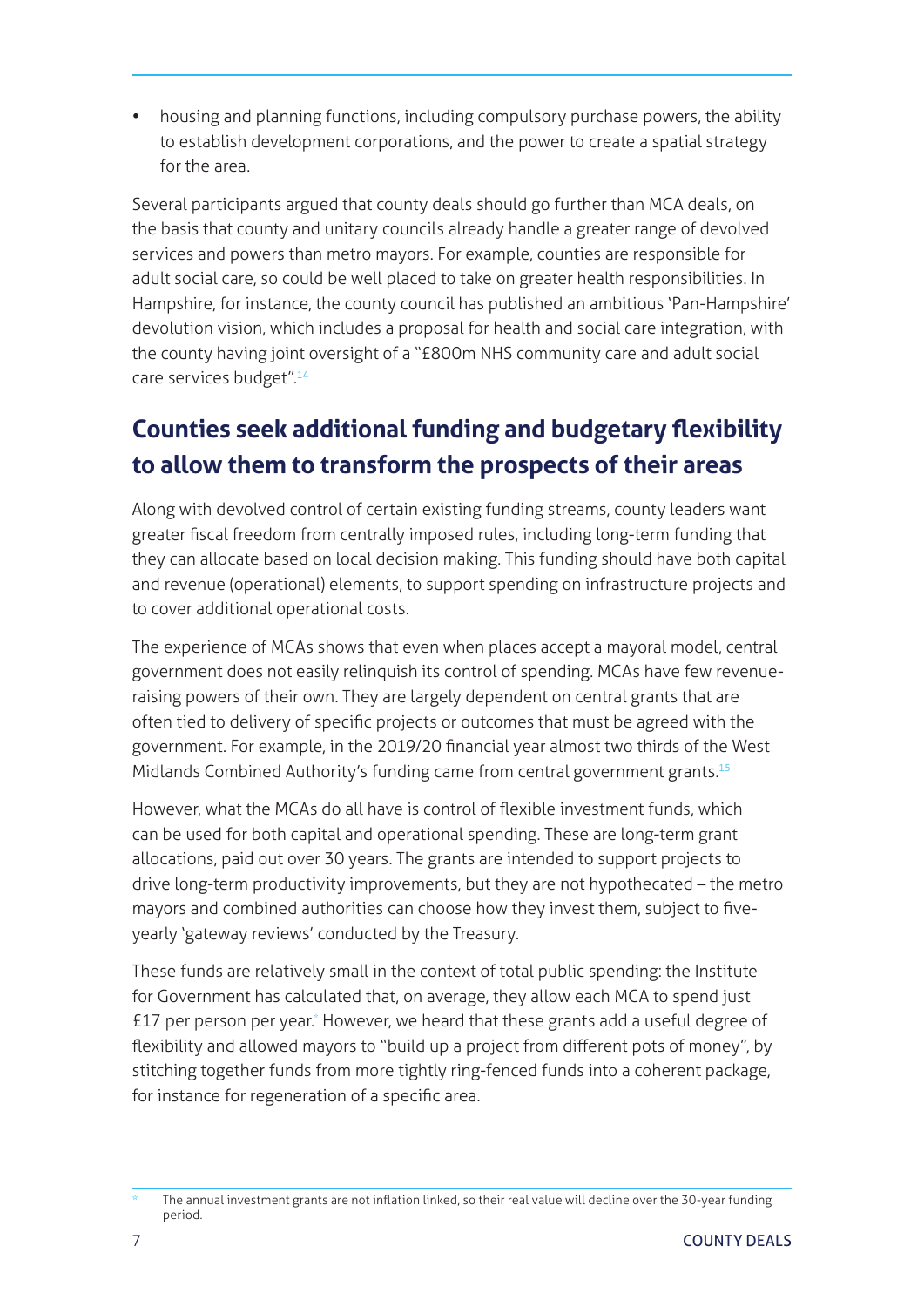However, a number of people in local government worried that the government had moved in the wrong direction as far as fiscal flexibility was concerned by creating a growing array of competitively allocated pots of money, such as the Community Ownership, Community Renewal, Shared Prosperity, and Levelling Up funds. These take up substantial resources to apply and account for and further restrict local spending flexibility.

Speaking at the CCN conference on 22 November 2021, Gove recognised this problem, stating that "there are too many funds". This followed his previous admission that "there needs to be some simplification and rationalisation of the process overall".[16](#page-14-0) The negotiation of county deals could be one route by which this problem of funding fragmentation is addressed.

One participant argued that simple delegation of spending by central government to county areas would not be transformative: "If ministers want to make any difference, they need to let go of the money." Others called for more place-based "pooled budgets" across departmental silos, perhaps moving back towards the Total Place initiative trialled under the last Labour government[.\\*,17](#page-14-0) In exchange for greater fiscal flexibility, central government will likely want evidence that devolution will lead to greater innovation and joining up of services, as well as administrative efficiency.

### **Counties must show how devolution will help central government achieve its levelling-up and net zero objectives**

Central government has not asked counties to provide a detailed business case for devolution, but rather to set out a vision that explains which powers are sought and to what ends. Each county area therefore has an opportunity to influence the scope and structure of any devolution deal they may ultimately conclude.

But local leaders should also be realistic. The government largely sees devolution as a means to other policy ends – 'devolution with a purpose', in particular with regards to levelling up and net zero – rather than an end in itself. So local leaders will have to convince decision makers in Whitehall that devolution will indeed contribute to achieving these objectives. Participants discussed what this would mean in practice. One thought counties should aim to develop a robust "outcome-based agreement with government" that explained which levers local leaders needed to improve performance, and how performance would be evaluated.

Another point was that the levelling-up agenda was broader in its objectives than the metropolitan devolution process begun by David Cameron and George Osborne. One participant argued that while previous devolution deals were judged solely on their likely impact on productivity and jobs, the government was now speaking in terms of how to deliver a "healthy and sustainable recovery". This suggested counties should frame their proposals in terms of how devolution could help improve a wider set of outcomes than purely economic metrics.

The Total Place initiative was initially trialled in 2009 under the New Labour government as part of Lord Bichard's Operational Efficiency Programme. It aimed for a more joined-up 'whole area' approach to public services.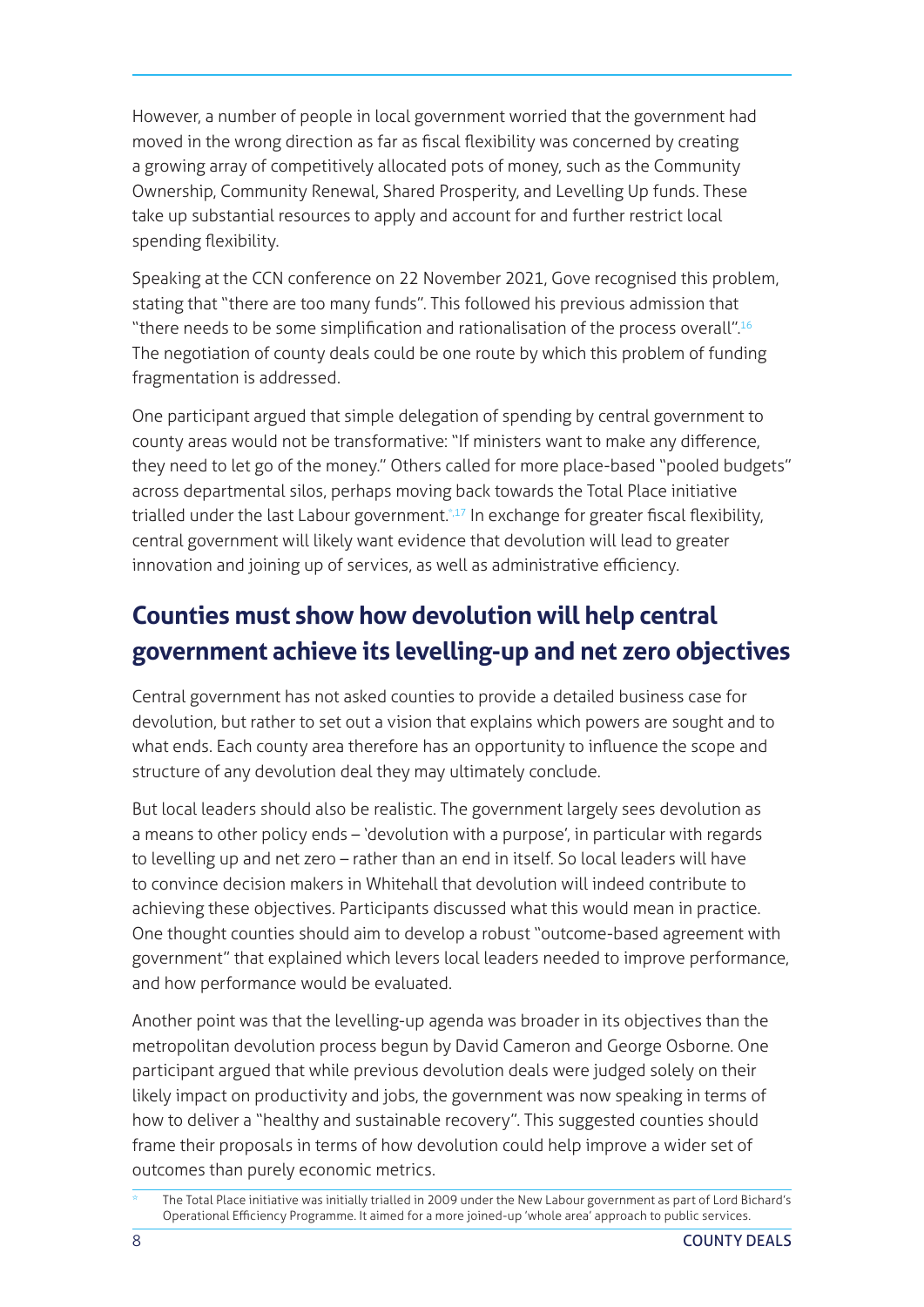It was also pointed out that the government had published an updated list of "priority outcomes and indicators" as part of the recent spending review, providing a helpful insight into the metrics that would be at front of mind across Whitehall.<sup>18</sup> These include commitments to reduce inequalities in health, skills and life chances, as well as standard economic performance indicators.

Others felt that since the Treasury would need to sign off on any deals giving greater spending powers and freedoms to county areas, the ultimate test was still whether devolution proposals could improve growth. The point was also made that "all the other things we want to achieve depend on economic growth", so a focus on productivity still made most sense.

The government is clear that levelling up means reducing place-based inequalities. As Gove put it to the Conservative Party conference in September: "We will raise living standards… especially where they are lower. We will improve public services… especially where they are weaker.<sup>"19</sup> So counties will need to show not just that they can raise the overall performance of their areas, but also that they will use devolved powers and fiscal flexibilities to reduce inter- and intra-regional inequality. This could require, for instance, commitments as to how county areas will reallocate resources to those places that are most in need.

The government's commitment to reaching net zero by 2050 was seen as a further opportunity. One county leader said this would be a big difference between county deals and the metro deals concluded over the past few years. A narrow focus on growth would be "really missing something". Counties could set out how they will help their areas move towards greener public transport and housing, for instance by managing investment in electric vehicle charging networks and home insulation, and could take on greater responsibility for other environmental functions such as flood risk management.

## **Counties have to demonstrate how they will strengthen leadership – or else the devolution offer may be limited**

The government has made clear that counties seeking an ambitious devolution deal must provide evidence of "strong local leadership",<sup>20</sup> a condition it appears to believe is most easily met by establishing a directly elected leader, although there is recognition that this may not be appropriate in all areas. $21$ 

The government's view is that the direct mandate a mayor holds from voters gives him or her a higher profile and makes them into a clear focal point for accountability. Mayors are also perceived to have greater convening power and the ability to join up across different council areas and public services, for instance to address complex problems such as rough sleeping. As one roundtable participant pointed out, recent experience also suggests that mayors wield more influence in negotiations with Whitehall and are able to secure investment and additional devolved powers that benefit local people.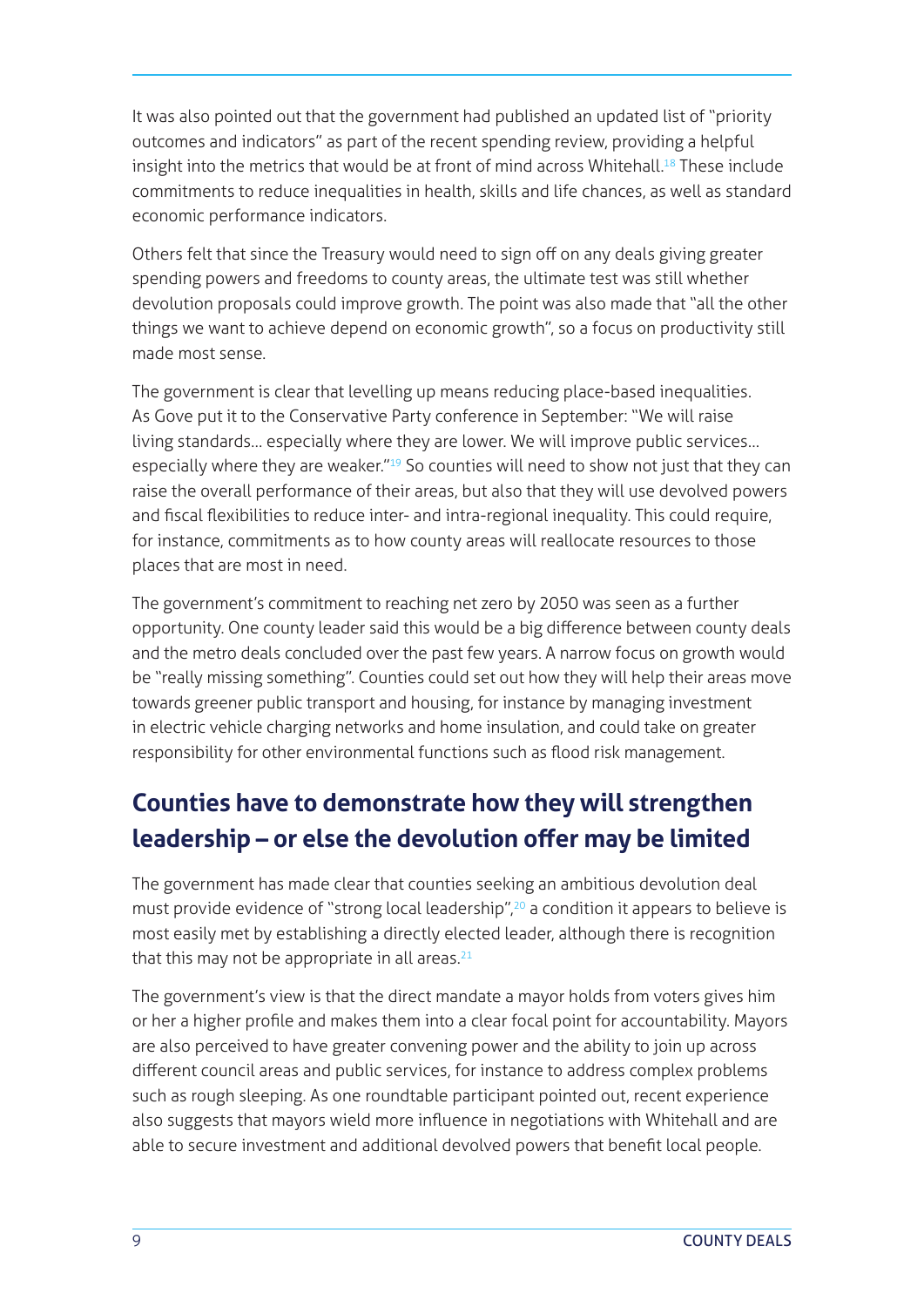<span id="page-9-0"></span>There are two different mayoral models that could form part of county deals. The first is the 'combined authority mayor', who sits at a level above a number of local authorities in the area. This is the model adopted in metropolitan areas such as Greater Manchester. The second is the 'directly elected council leader' of the county or unitary authority, who takes on executive control of local government functions. This model has been adopted in unitary councils including Bristol, Doncaster and Leicester, but not by any county councils.

Many at our roundtable expressed frustration at the government's pressure on local areas to accept a mayoral model. One argued that the government has not provided convincing evidence to support its contention that a directly elected mayor is more accountable than existing local governance structures or can better support delivery.

A widespread view among county leaders is that mayors are a form of government suited to cities rather than to the more complex geography of non-metropolitan regions. The preferred approach is to build upon the existing 'leader and cabinet' model at the county or unitary council level, in which the council is led by the leader of the majority party (or coalition), who appoints a cabinet or executive that is jointly responsible for the delivery of services.<sup>22</sup> Several people felt the government's position overlooks the fact that in many counties local residents already view the head of the council as a strong leader who provides accountability. A recent report by Grant Thornton for CCN also outlined that there are ways to strengthen the leader and cabinet model – for instance, through the creation of new 'non-statutory boards' to co-ordinate activity across different local partners.<sup>[23](#page-15-0)</sup>

Participants also argued that there are many examples of councils and other local partners co-operating effectively under existing arrangements. "Our model works," said one. In Nottinghamshire, for instance, the county council, seven districts and the unitary Nottingham City Council published a joint Vision for Change in October 2021. This document highlighted various existing mechanisms by which the local partners worked together at present, including an environmental strategy group and a joint economic prosperity committee that would be the governance vehicle for devolution.<sup>[24](#page-15-0)</sup> Another example is the devolution monitoring board in Cornwall, which has brought together council representatives, the local enterprise partnership, the NHS, local MPs and Whitehall officials.<sup>[25](#page-15-0)</sup>

A further concern was that mayoral elections could produce unexpected outcomes, for instance the election of mayors from a different party to the dominant party of local government in the area. This could lead to conflict and weaker rather than stronger leadership. The leader of Kent County Council also recently argued that "council leadership is at least as stable and durable as national leadership (and much more so than typical ministerial tenure)".[26](#page-15-0)

Both Gove and his predecessor, Jenrick, have stated that the government would consider proposals for governance models that did not include any form of directly elected leader.<sup>27</sup> However, it appears likely that areas that are unwilling to adopt such a model may find that they are offered fewer powers and flexibilities.<sup>[28](#page-15-0)</sup> To secure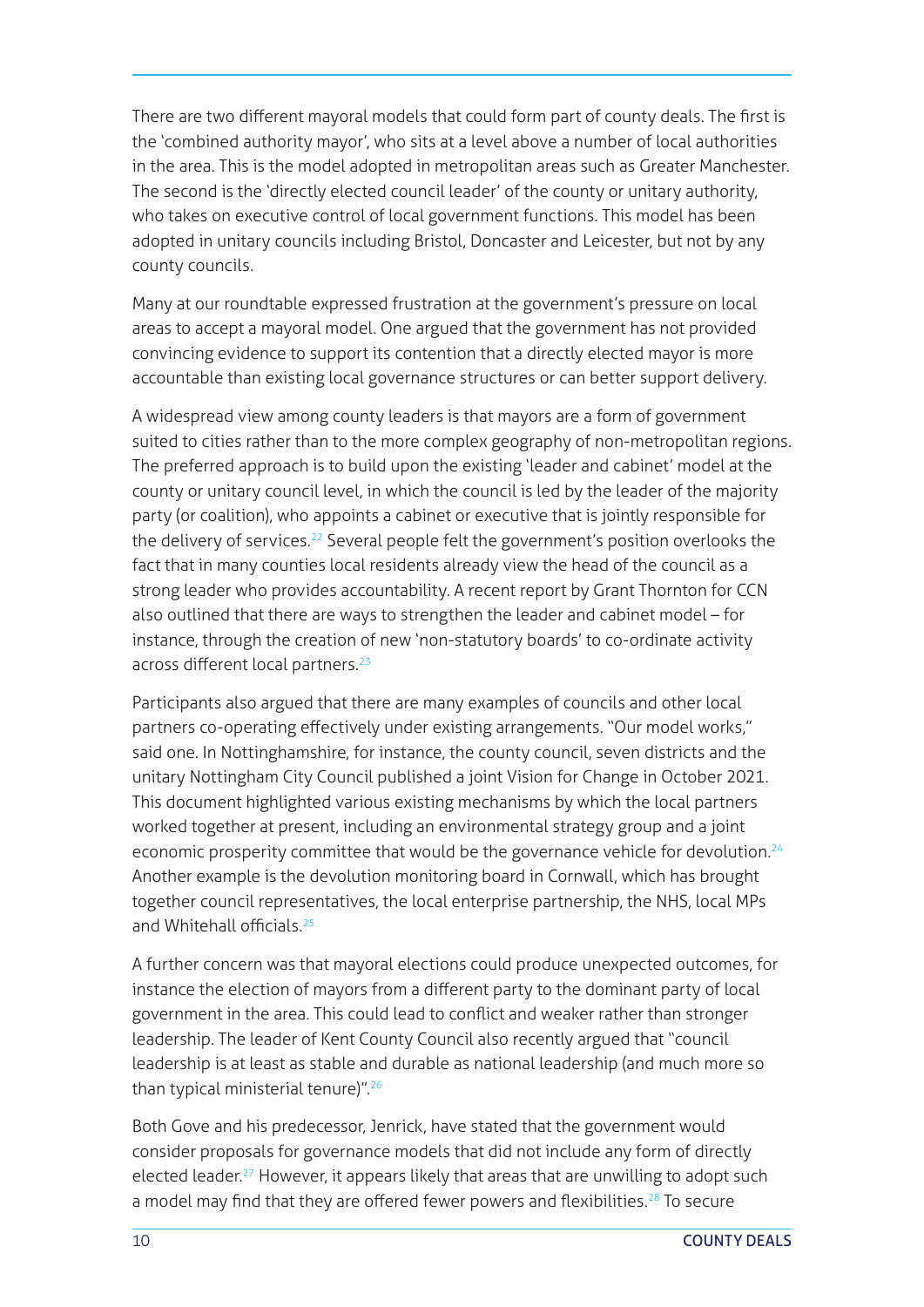<span id="page-10-0"></span>meaningful devolved autonomy, these places will have to work hard to demonstrate how their proposed alternative governance structures will provide the level of accountability, stability and strategic vision central government is looking for.

# **County deals will be based on a new approach to defining "sensible economic geography"**

County leaders argue that there cannot be a one-size-fits-all model for devolution. Recent statements suggest the government acknowledges the importance of a flexible approach. Whereas past devolution deals have talked about devolution to "functional economic areas",<sup>29</sup> the government says county deals should instead be based on a "sensible economic geography" that takes into account local identity and existing administrative boundaries.<sup>30</sup>

This approach was regarded at our roundtable as playing to the strengths of counties, given the affinity many people feel for their home county and the many public services that are already organised at county level.

But sensible economic geography will look different in different parts of England. Analysis by Grant Thornton identifies five potential configurations for a county deal based on this new definition of sensible economic geography. These are:

- A single county unitary authority (as in Cornwall or Dorset)
- A single county with constituent districts (as in Surrey or Suffolk)
- A county council with adjacent unitary authorities (as, potentially, in Lincolnshire)
- A county surrounding a unitary town or city (as in Nottinghamshire or Derbyshire)
- Multiple unitary authorities (as, potentially, in Cheshire). $31$

The most appropriate governance model might well also vary according to local geography. However, as discussed, the government is likely to hold a tough line in negotiations over governance arrangements. Counties will need to persuade Whitehall that their proposals will deliver strong and decisive leadership. This may be particularly challenging in areas where deals are being negotiated with several upper-tier authorities, such as multiple neighbouring unitary councils. In such cases, but not elsewhere, Grant Thornton concludes that a mayoral combined authority may be most suitable.

In two-tier areas, the expectation is that the government will negotiate with the county council as lead strategic authority for the area. However, in some places the political dynamics between county and district authorities may still complicate negotiations.

One participant noted that devolution deals could be derailed if the government makes a deal contingent on the support of all the local district councils. This person cited the East Midlands, where there are 27 local authorities. Someone else argued that if unanimous support were required for a county deal then district councils might "hold counties over a barrel" to secure spending commitments. Another participant said they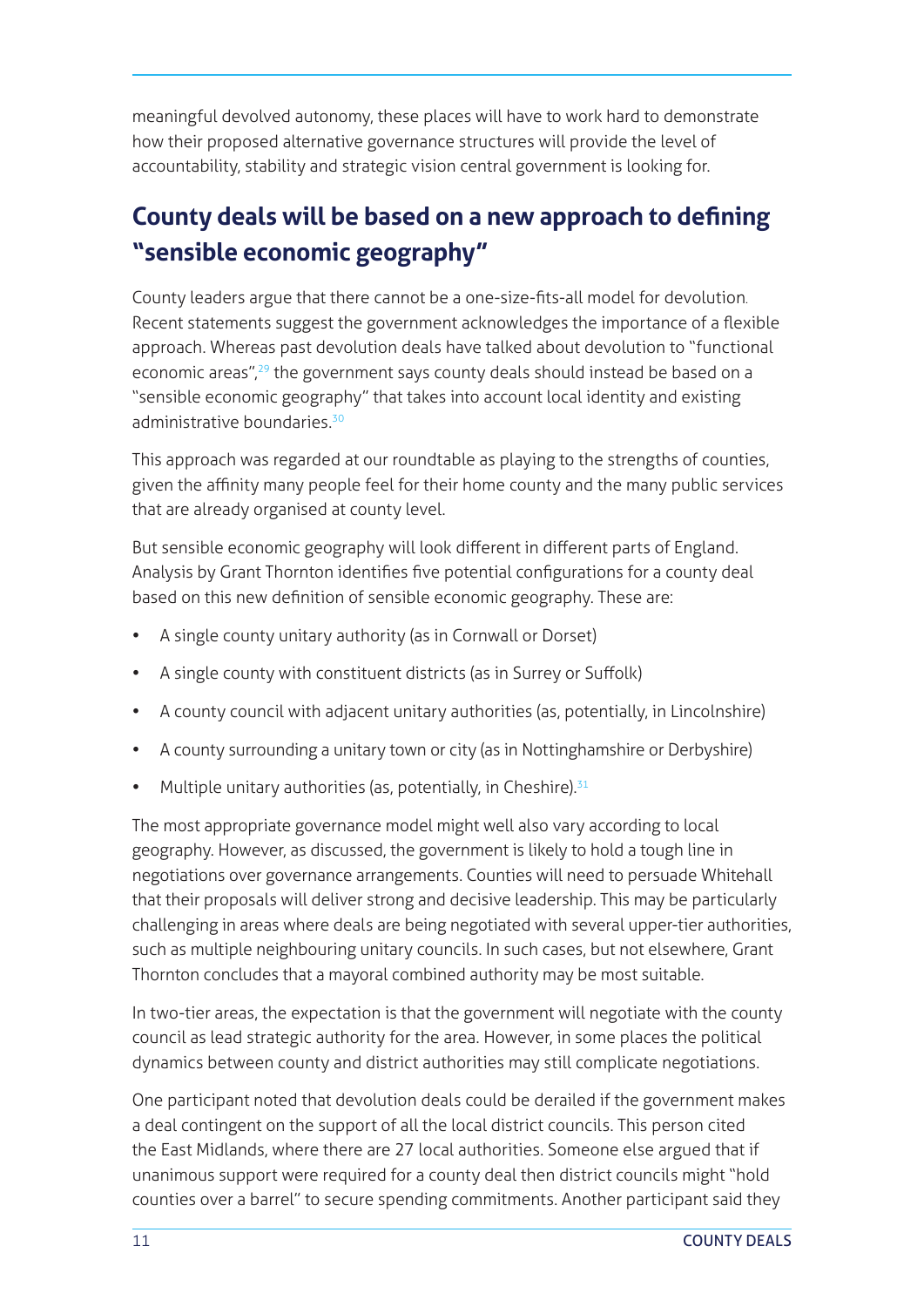<span id="page-11-0"></span>could not support a deal that gave districts equal voting rights with the county council, given that the latter controls the large majority of local spending.

Given these considerations, unitary authorities may find it easier to conclude ambitious devolution deals, whether alone or in partnership with neighbouring authorities. In twotier areas, the challenge will be to construct a governance structure that accommodates the interests of both county and district councils. Unitarisation of some counties could simplify devolution negotiations and implementation, although local government reform is invariably contentious and time-consuming, so in itself could introduce delays into the process.

# **The success of devolution depends on building local support – from voters and other stakeholders**

In contrast to devolution to Scotland, Wales, Northern Ireland and London, devolution to city regions has not been subject to local referendums. Deals have been negotiated in private between local leaders and central government, and implemented once they secure the support of the constituent local authorities. This process, which was criticised by the then Housing, Communities and Local Government Committee for its "secretive nature" and "lack of transparency", is likely to be how county deals are agreed.<sup>32</sup>

County and unitary councils should therefore consider how they will build local support for devolution deals. If the public do not understand the devolution process and there is inadequate consultation, there is a risk that any deal will lack democratic legitimacy, especially if the deal involves the creation of new institutions such as a combined authority or mayor.

At our roundtable, several participants argued that counties should ensure there is a mechanism through which voters are informed and consulted about the process. This would build legitimacy and could empower local leaders in negotiations with the centre. One participant pointed out the example of the 'Stand Up for Cornwall' campaign, in which Cornwall County Council conducted a survey to identify what local residents wanted to see from a devolution deal.<sup>[33](#page-15-0)</sup>

When considering how to involve the public, one participant highlighted the need to ensure that the language used in the county deals debate is comprehensible to voters. Local authorities and central government should avoid reliance on "technocratic language" in public debate and communicate a clear message and vision to the public that articulates the benefits of devolution and the changes this would entail in how the region is governed.

Having seen many previous devolution proposals in rural areas fall apart due to local disagreement, central government will also want reassurance that there is sufficient political will to implement any proposed devolution deals, especially if they include governance reforms such as the adoption of a mayoral model or the unitarisation of county and district councils.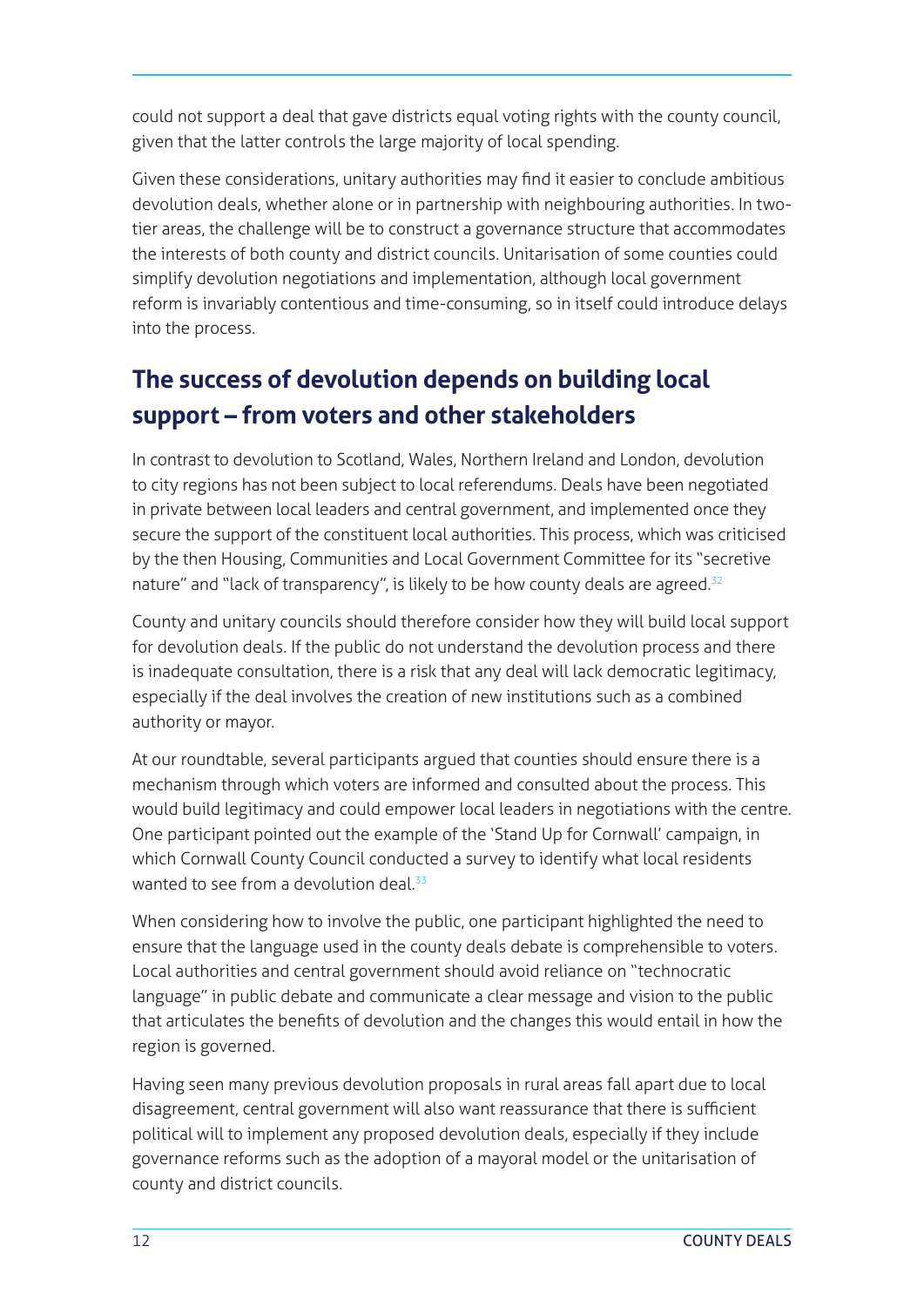<span id="page-12-0"></span>It is therefore vital to secure the backing of local MPs, whom one participant thought would play "a potentially pivotal role" in the devolution process, just as they have done when unitarisation has been proposed in two-tier areas. Several participants noted that previous devolution proposals, such as the 'One Yorkshire' and 'Solent' proposed devolution deals, stalled in part due to objections from local MPs.<sup>34,35</sup> It is therefore essential for county leaders to engage with MPs early in the process and "get them familiar with your proposals", as part of a broader stakeholder engagement campaign. The closer county areas can get to presenting a united local front to central government, the more likely it is that their proposals will be looked upon favourably.<sup>[36](#page-15-0)</sup>

## **Counties must get the fundamentals right or risk the devolution process going into reverse**

Devolution to counties will not involve a single big bang moment at which sweeping fiscal and public service powers are handed out across the country. Rather, county devolution is likely to be an incremental process, with further transfers of power over time. One participant saw the initial deals as a way to "lay down a set of bricks" that can be built upon through further negotiations and sectoral deals.

The history of devolution – for instance to London, Greater Manchester, Scotland and Wales – confirms that this is often how it works. However, it is not a given. The reality is that devolved powers can be taken back into central control if the government concludes that devolved institutions have become dysfunctional or are failing to deliver a good return on investment. This happened to Cambridgeshire and Peterborough Combined Authority, where the government withdrew £45m of funding from the mayor's affordable homes scheme, having concluded that the investment offered poor value for money.<sup>[37](#page-15-0)</sup>

So while local leaders may be keen to get started as soon as possible on what may be a lengthy process, it is also important to get the fundamentals right. County deals are most likely to succeed in the long run where there is demonstrable local support, strong leadership, a geographical footprint that makes sense economically and in terms of identity, and a clear assessment of how devolved powers will be used to improve outcomes – especially in places that have fallen furthest behind.

The success of county deals will also depend on the approach taken by central government. Ministers will need to sustain their commitment and provide strong crossdepartmental leadership. The government should also set out a clear framework that builds on the principles already published within which counties can position their deals. The aim should be to provide a sense of direction while leaving enough flexibility for deals that reflect varying local circumstances and appetite for reform in different parts of England.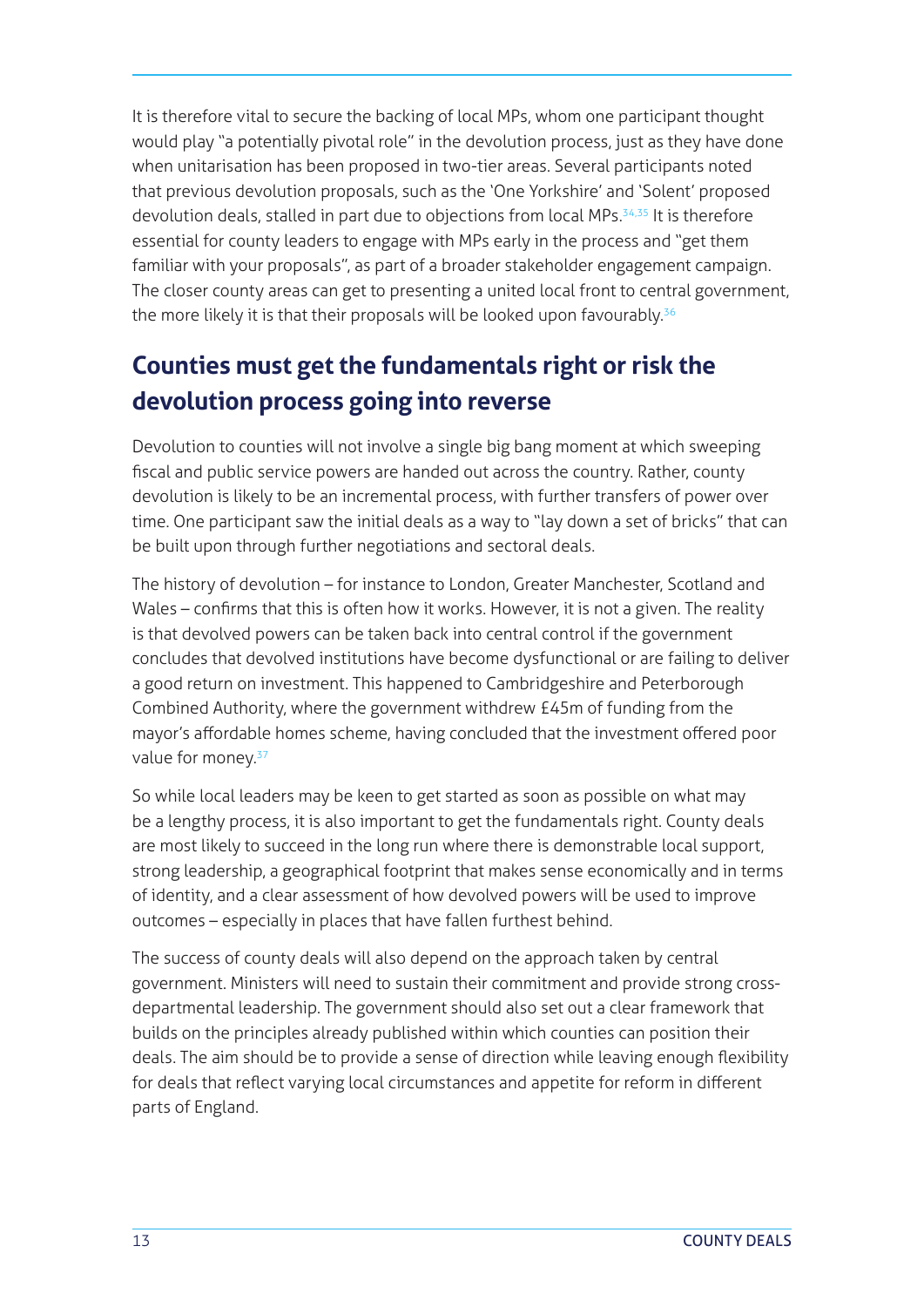

#### **Annex: How much of England is covered by devolution deals?**

Source: Institute for Government analysis of Office for National Statistics Area Classifications, and Department for Environment, Food and Rural Affairs, '2011 local authority rural urban classification'. \* = 'Urban single-tier councils' comprises London boroughs, metropolitan borough councils and predominantly urban unitary authorities.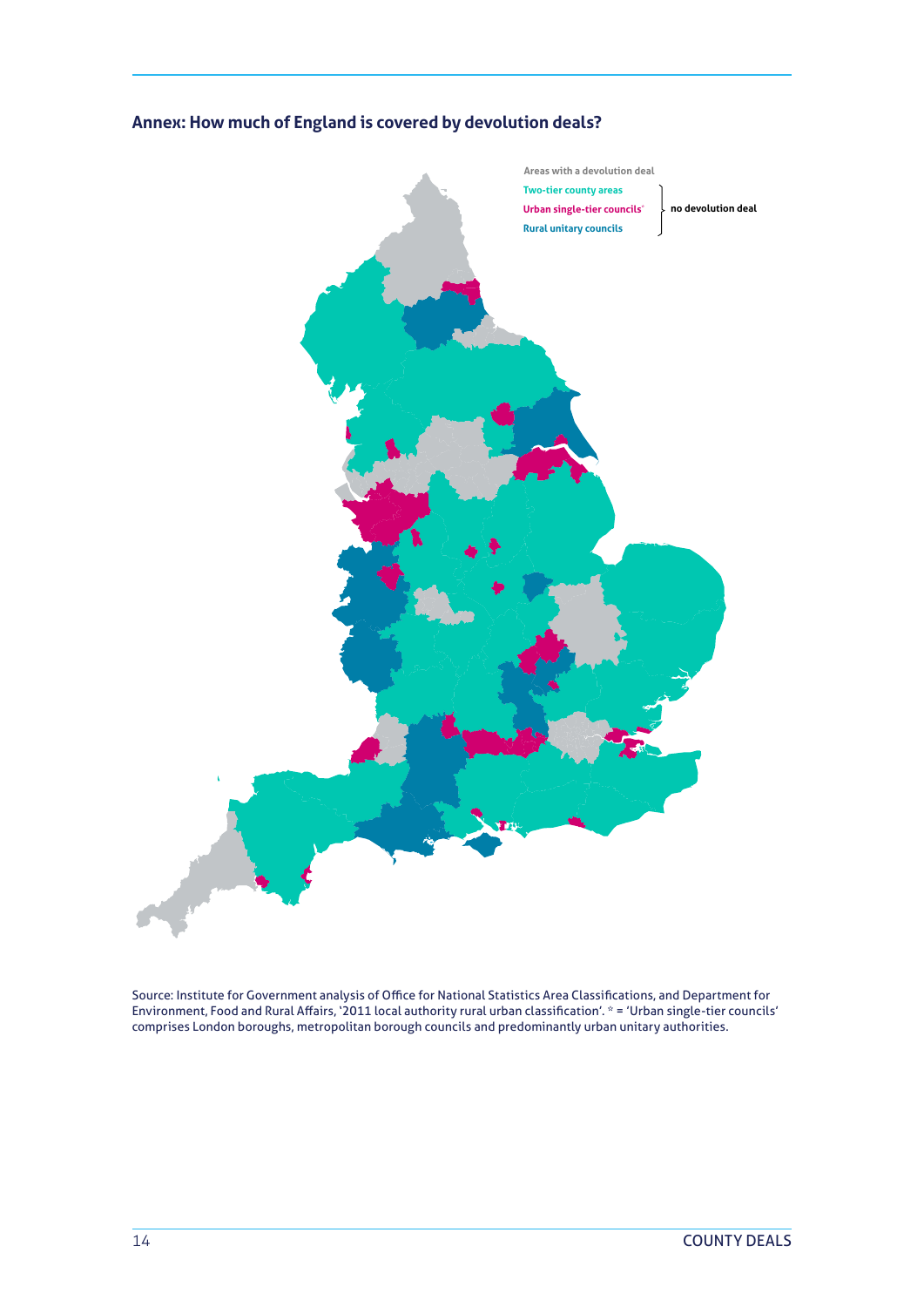#### <span id="page-14-0"></span>**References**

- 1 Letter from Robert Jenrick to Local Authority Leaders, Chief Executives and Mayors, 15 July 2021, retrieved 29 November 2021, [www.emcouncils.gov.uk/write/150721\\_SoS\\_MHCLG\\_letter\\_-\\_County\\_Deals.pdf](http://www.emcouncils.gov.uk/write/150721_SoS_MHCLG_letter_-_County_Deals.pdf)
- 2 RSA City Growth Commission, *Unleashing Metro Growth: Final Recommendations of the City Growth Commission*, October 2014, [www.thersa.org/globalassets/pdfs/reports/final-city-growth-commission-report-unleashing](https://www.thersa.org/globalassets/pdfs/reports/final-city-growth-commission-report-unleashing-growth.pdf)[growth.pdf](https://www.thersa.org/globalassets/pdfs/reports/final-city-growth-commission-report-unleashing-growth.pdf)
- 3 Paun A, Hall D, Wilson J, Nicholson E, 'Metro mayors', Institute for Government, 21 May 2021, retrieved 6 December 2021, [www.instituteforgovernment.org.uk/explainers/metro-mayors](http://www.instituteforgovernment.org.uk/explainers/metro-mayors)
- [4](#page-2-0) Department for Communities and Local Government, *Cornwall Devolution Deal. What does it mean?*, 2017, [https://assets.publishing.service.gov.uk/government/uploads/system/uploads/attachment\\_data/file/608526/](https://assets.publishing.service.gov.uk/government/uploads/system/uploads/attachment_data/file/608526/Plain_English_Guides_to_Devolution_Cornwall.PDF) [Plain\\_English\\_Guides\\_to\\_Devolution\\_Cornwall.PDF](https://assets.publishing.service.gov.uk/government/uploads/system/uploads/attachment_data/file/608526/Plain_English_Guides_to_Devolution_Cornwall.PDF)
- [5](#page-2-0) Department for Environment, Food and Rural Affairs, '2011 local authority rural urban classification', 1 May 2014, retrieved 29 November 2021, [www.gov.uk/government/statistics/2011-rural-urban-classification-of-local](http://www.gov.uk/government/statistics/2011-rural-urban-classification-of-local-authority-and-other-higher-level-geographies-for-statistical-purposes)[authority-and-other-higher-level-geographies-for-statistical-purposes](http://www.gov.uk/government/statistics/2011-rural-urban-classification-of-local-authority-and-other-higher-level-geographies-for-statistical-purposes)
- 6 The Conservative and Unionist Party, *Get Brexit Done: Unleash Britain's Potential*, Manifesto, 2019, retrieved 30 November 2021, [www.conservatives.com/our-plan/conservative-party-manifesto-2019](http://www.conservatives.com/our-plan/conservative-party-manifesto-2019)
- Johnson B, 'The prime minister's levelling up speech: 15 July 2021', retrieved 30 November 2021, [https://www.](https://www.gov.uk/government/speeches/the-prime-ministers-levelling-up-speech-15-july-2021) [gov.uk/government/speeches/the-prime-ministers-levelling-up-speech-15-july-2021](https://www.gov.uk/government/speeches/the-prime-ministers-levelling-up-speech-15-july-2021)
- [8](#page-3-0) Letter from Robert Jenrick to Local Authority Leaders, Chief Executives and Mayors, 15 July 2021, retrieved 29 November 2021, [www.emcouncils.gov.uk/write/150721\\_SoS\\_MHCLG\\_letter\\_-\\_County\\_Deals.pdf](http://www.emcouncils.gov.uk/write/150721_SoS_MHCLG_letter_-_County_Deals.pdf)
- 9 RSA City Growth Commission, *Unleashing Metro Growth: Final Recommendations of the City Growth Commission*, October 2014, [www.thersa.org/globalassets/pdfs/reports/final-city-growth-commission-report-unleashing](https://www.thersa.org/globalassets/pdfs/reports/final-city-growth-commission-report-unleashing-growth.pdf)[growth.pdf](https://www.thersa.org/globalassets/pdfs/reports/final-city-growth-commission-report-unleashing-growth.pdf)
- 10 Rycroft L, Bishop M, Paun A, 'County deals', Institute for Government, 2 December 2021, retrieved 6 December 2021, [www.instituteforgovernment.org.uk/explainers/county-deals](http://www.instituteforgovernment.org.uk/explainers/county-deals)
- 11 Gove M, Remarks at the County Councils Network annual conference, 22 November 2021, retrieved 2 December 2021, [www.countycouncilsnetwork.org.uk/watch-all-the-sessions-from-ccn-conference-2021](http://www.countycouncilsnetwork.org.uk/watch-all-the-sessions-from-ccn-conference-2021/)
- [12](#page-5-0) House of Commons Housing, Communities and Local Government Committee, 'Oral evidence: Work of the Department 2021, HC 818', The Stationery Office, 2021, [https://committees.parliament.uk/oralevidence/2980/](https://committees.parliament.uk/oralevidence/2980/pdf) [pdf](https://committees.parliament.uk/oralevidence/2980/pdf)
- 13 *Ibid*.
- 14 Hampshire County Council, *Best Deal for Pan-Hampshire: A Prospectus for Change*, October 2021, retrieved 30 November 2021, [https://democracy.hants.gov.uk/documents/s85084/2021-10-12%20COVID-19%20](https://democracy.hants.gov.uk/documents/s85084/2021-10-12%20COVID-19%20Appendix%202%20County%20Deal.pdf) [Appendix%202%20County%20Deal.pdf](https://democracy.hants.gov.uk/documents/s85084/2021-10-12%20COVID-19%20Appendix%202%20County%20Deal.pdf)
- 15 Paun A, Shepley P, Nice A, Rycroft L, 'Devolution to the West Midlands', Institute for Government, 15 November 2021, retrieved 29 November 2021, [www.instituteforgovernment.org.uk/explainers/devolution-west-midlands](http://www.instituteforgovernment.org.uk/explainers/devolution-west-midlands)
- 16 House of Commons Housing, Communities and Local Government Committee, 'Oral evidence: Work of the Department 2021, HC 818', The Stationery Office, 2021, [https://committees.parliament.uk/oralevidence/2980/](https://committees.parliament.uk/oralevidence/2980/pdf) [pdf](https://committees.parliament.uk/oralevidence/2980/pdf)
- 17 Leadership Centre for Local Government, 'Total Place: Better for less', Leadership Centre for Local Government, 2009, retrieved 2 December 2021, [www.leadershipcentre.org.uk/totalplace/about.html](http://www.leadershipcentre.org.uk/totalplace/about.html)
- 18 HM Treasury, *Spending Review 2021: Priority outcomes and metrics*, October 2021, [https://assets.publishing.](https://assets.publishing.service.gov.uk/government/uploads/system/uploads/attachment_data/file/1029277/Supplementary_Document_on_Outcomes_Metrics.pdf) [service.gov.uk/government/uploads/system/uploads/attachment\\_data/file/1029277/Supplementary\\_](https://assets.publishing.service.gov.uk/government/uploads/system/uploads/attachment_data/file/1029277/Supplementary_Document_on_Outcomes_Metrics.pdf) [Document\\_on\\_Outcomes\\_Metrics.pdf](https://assets.publishing.service.gov.uk/government/uploads/system/uploads/attachment_data/file/1029277/Supplementary_Document_on_Outcomes_Metrics.pdf)
- 19 Hill J, 'Gove: levelling up means 'empowering local government'', *Local Government Chronicle*, 4 October 2021, retrieved 30 November 2021, [www.lgcplus.com/politics/gove-levelling-up-means-empowering-local](https://www.lgcplus.com/politics/gove-levelling-up-means-empowering-local-government-04-10-2021/)[government-04-10-2021](https://www.lgcplus.com/politics/gove-levelling-up-means-empowering-local-government-04-10-2021/)
- 20 Letter from Robert Jenrick to Local Authority Leaders and Chief Executives and Mayors, 15 July 2021, [www.emcouncils.gov.uk/write/150721\\_SoS\\_MHCLG\\_letter\\_-\\_County\\_Deals.pdf](http://www.emcouncils.gov.uk/write/150721_SoS_MHCLG_letter_-_County_Deals.pdf)
- 21 Gove M, Remarks at the County Councils Network annual conference, 22 November 2021, retrieved 2 December 2021, [www.countycouncilsnetwork.org.uk/watch-all-the-sessions-from-ccn-conference-2021](http://www.countycouncilsnetwork.org.uk/watch-all-the-sessions-from-ccn-conference-2021/)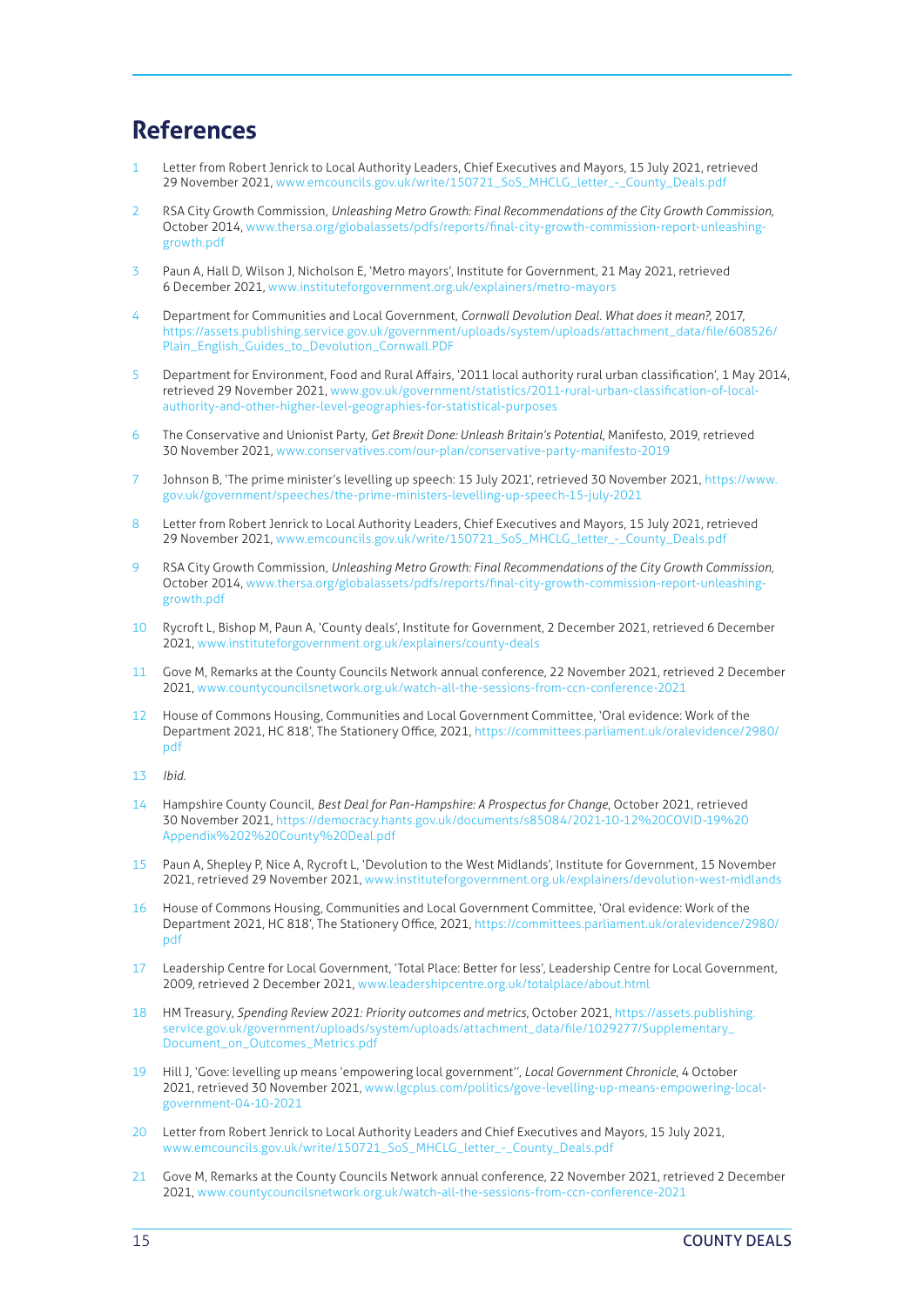- <span id="page-15-0"></span>22 Grant Thornton and County Councils Network, *County Deals: Options for Governance, Powers and Funding*, November 2021, [www.grantthornton.co.uk/globalassets/1.-member-firms/united-kingdom/pdf/](https://www.grantthornton.co.uk/globalassets/1.-member-firms/united-kingdom/pdf/publication/2021/county-deals-options-for-governance-powers-and-funding-november-2021.pdf) [publication/2021/county-deals-options-for-governance-powers-and-funding-november-2021.pdf](https://www.grantthornton.co.uk/globalassets/1.-member-firms/united-kingdom/pdf/publication/2021/county-deals-options-for-governance-powers-and-funding-november-2021.pdf)
- 23 *Ibid*.
- 24 Nottinghamshire County Council, 'Devolution vision for Nottingham and Nottinghamshire', 21 October 2021, retrieved 30 November 2021, [www.nottinghamshire.gov.uk/newsroom/news/devolution-vision-for-nottingham](https://www.nottinghamshire.gov.uk/newsroom/news/devolution-vision-for-nottingham-and-nottinghamshire)[and-nottinghamshire](https://www.nottinghamshire.gov.uk/newsroom/news/devolution-vision-for-nottingham-and-nottinghamshire)
- 25 Department for Communities and Local Government, *Cornwall Devolution Deal. What does it mean?*, 2017, [https://assets.publishing.service.gov.uk/government/uploads/system/uploads/attachment\\_data/file/608526/](https://assets.publishing.service.gov.uk/government/uploads/system/uploads/attachment_data/file/608526/Plain_English_Guides_to_Devolution_Cornwall.PDF) [Plain\\_English\\_Guides\\_to\\_Devolution\\_Cornwall.PDF](https://assets.publishing.service.gov.uk/government/uploads/system/uploads/attachment_data/file/608526/Plain_English_Guides_to_Devolution_Cornwall.PDF)
- 26 Gough R, 'Roger Gough: Levelling up. We need to move from county deals to county relationships', Conservative Home, 1 December 2021, retrieved 3 December 2021, [www.conservativehome.com/platform/2021/12/roger](http://www.conservativehome.com/platform/2021/12/roger-gough-levelling-up-we-need-to-move-from-country-deals-to-county-relationships.html)[gough-levelling-up-we-need-to-move-from-country-deals-to-county-relationships.html](http://www.conservativehome.com/platform/2021/12/roger-gough-levelling-up-we-need-to-move-from-country-deals-to-county-relationships.html)
- 27 Gove M, Remarks at the County Councils Network annual conference, 22 November 2021, retrieved 2 December 2021, [www.countycouncilsnetwork.org.uk/watch-all-the-sessions-from-ccn-conference-2021](http://www.countycouncilsnetwork.org.uk/watch-all-the-sessions-from-ccn-conference-2021/)
- [28](#page-9-0) As reported in Zeffman H, 'American-style governors could level up England', *The Times*, 4 December 2021, retrieved 6 December 2021, [https://www.thetimes.co.uk/article/american-style-governors-could-level-up](https://www.thetimes.co.uk/article/american-style-governors-could-level-up-england-lpw9l2sbg)[england-lpw9l2sbg](https://www.thetimes.co.uk/article/american-style-governors-could-level-up-england-lpw9l2sbg)
- 29 Osborne G, 'Chancellor on building a Northern Powerhouse', speech at Victoria Warehouse Manchester, 14 May 2015, retrieved 30 November 2021, [www.gov.uk/government/speeches/chancellor-on-building-a-northern](https://www.gov.uk/government/speeches/chancellor-on-building-a-northern-powerhouse)[powerhouse](https://www.gov.uk/government/speeches/chancellor-on-building-a-northern-powerhouse)
- [30](#page-10-0) Letter from Robert Jenrick to Local Authority Leaders and Chief Executives and Mayors, 15 July 2021, [www.emcouncils.gov.uk/write/150721\\_SoS\\_MHCLG\\_letter\\_-\\_County\\_Deals.pdf](http://www.emcouncils.gov.uk/write/150721_SoS_MHCLG_letter_-_County_Deals.pdf)
- 31 Grant Thornton and County Councils Network, *County Deals: Options for Governance, Powers and Funding*, November 2021, [www.grantthornton.co.uk/globalassets/1.-member-firms/united-kingdom/pdf/](https://www.grantthornton.co.uk/globalassets/1.-member-firms/united-kingdom/pdf/publication/2021/county-deals-options-for-governance-powers-and-funding-november-2021.pdf) [publication/2021/county-deals-options-for-governance-powers-and-funding-november-2021.pdf](https://www.grantthornton.co.uk/globalassets/1.-member-firms/united-kingdom/pdf/publication/2021/county-deals-options-for-governance-powers-and-funding-november-2021.pdf)
- 32 House of Commons Housing, Communities and Local Government Committee, *Progress on devolution in England, Fourth Report of Session 2021-22* (HC36), The Stationery Office, 2021.
- [33](#page-11-0) Cornwall Council, 'Stand Up for Cornwall', (no date) retrieved 30 November 2021, [www.cornwall.gov.uk/the](https://www.cornwall.gov.uk/the-council-and-democracy/campaigns-consultations-and-petitions/stand-up-for-cornwall)[council-and-democracy/campaigns-consultations-and-petitions/stand-up-for-cornwall](https://www.cornwall.gov.uk/the-council-and-democracy/campaigns-consultations-and-petitions/stand-up-for-cornwall)
- [34](#page-12-0) Ames C, 'Sheffield MPs reject mooted pan-Yorkshire devolution deal', *Transport Network*, 16 January 2017, retrieved 25 November 2021, [www.transport-network.co.uk/Sheffield-MPs-reject-mooted-pan-Yorkshire](http://www.transport-network.co.uk/Sheffield-MPs-reject-mooted-pan-Yorkshire-devolution-deal/13684)[devolution-deal/13684](http://www.transport-network.co.uk/Sheffield-MPs-reject-mooted-pan-Yorkshire-devolution-deal/13684)
- 35 Cusack R, 'Leaders claim 'lack of courtesy' after devo bid rejected', *Local Government Chronicle*, 5 October 2018, retrieved 25 November 2021, [www.lgcplus.com/politics/governance-and-structure/leaders-claim-lack-of](https://www.lgcplus.com/politics/governance-and-structure/leaders-claim-lack-of-courtesy-after-devo-bid-rejected-05-10-2018/)[courtesy-after-devo-bid-rejected-05-10-2018](https://www.lgcplus.com/politics/governance-and-structure/leaders-claim-lack-of-courtesy-after-devo-bid-rejected-05-10-2018/)
- 36 Grant Thornton and Localis, *Making devolution work: a practical guide for local leaders*, October 2015, [www.localis.](http://www.localis.org.uk/wp-content/uploads/2015/10/gt1171-making-devolution-work-final.pdf) [org.uk/wp-content/uploads/2015/10/gt1171-making-devolution-work-final.pdf](http://www.localis.org.uk/wp-content/uploads/2015/10/gt1171-making-devolution-work-final.pdf)
- 37 Hatton B, 'Government puts 625 affordable homes for Cambridgeshire 'in jeopardy'', *Cambridgeshire Times*, 12 March 2021, retrieved 30 November 2021, [www.cambstimes.co.uk/news/housing-crisis-hits-combined](https://www.cambstimes.co.uk/news/housing-crisis-hits-combined-authority-7824112)[authority-7824112](https://www.cambstimes.co.uk/news/housing-crisis-hits-combined-authority-7824112)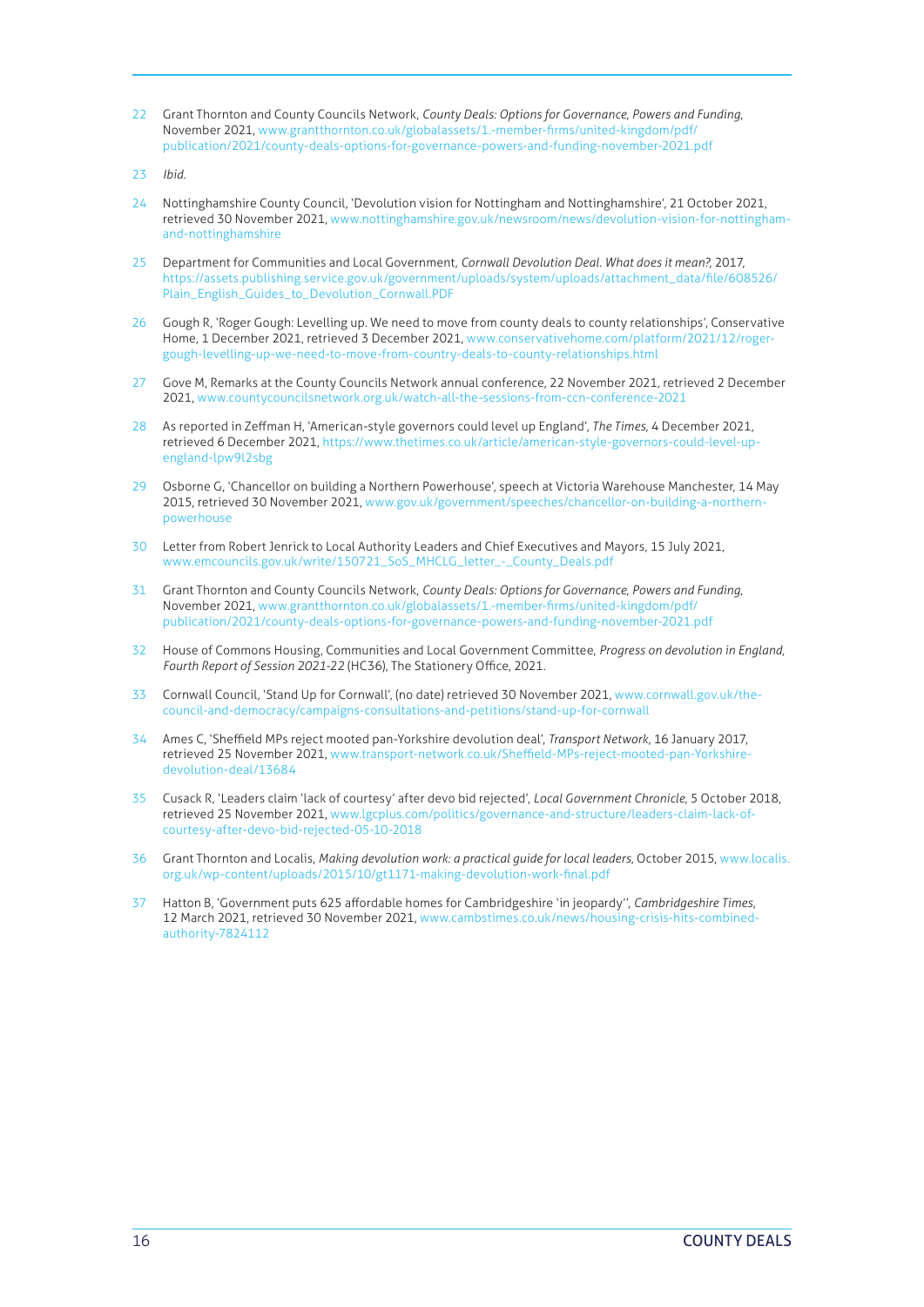#### **About the authors**

#### **Akash Paun**

Akash is a senior fellow at the Institute for Government, where he has worked for over a decade. He leads the Institute's devolution research programme, and has written and spoken widely on devolution and constitutional change across the UK. He has previously worked at the UCL Constitution Unit and the British Academy.

#### **Alex Nice**

Alex joined the Institute as a researcher in 2019 to work on party policy making and election preparation. Before this, he worked at The Economist Intelligence Unit as regional manager of the Europe department, and at the Royal Institute of International Affairs (Chatham House) as co-ordinator of the Russia and Eurasia programme. In 2018, he was a Visegrad Fellow at the Polish Institute of International Affairs.

#### **Lucy Rycroft**

Lucy is a research assistant, working on the Institute's devolution programme. She graduated from the University of Bristol with a degree in politics and Spanish in 2020. Prior to joining the Institute she worked in the higher education sector.

#### **Acknowledgements**

We are grateful to all the participants of the roundtable on county devolution deals held at the County Councils Network annual conference, which formed the basis for this paper, and to officials in central and local government who spoke to us in the course of our research. Particular thanks to James Maker, James Holden and Simon Edwards at the County Councils Network, and Guy Clifton, Paul Dossett, Rob Turner and Phil Woolley at Grant Thornton for supporting and contributing to the project. Thank you also to our colleagues at the Institute for Government: to Paul Shepley, for assistance with data visualisation; to Hannah White, for comments on earlier drafts; and to Melissa Ittoo, Sam Macrory and Will Driscoll for their help publishing and disseminating the report. Any errors remain the authors' alone.